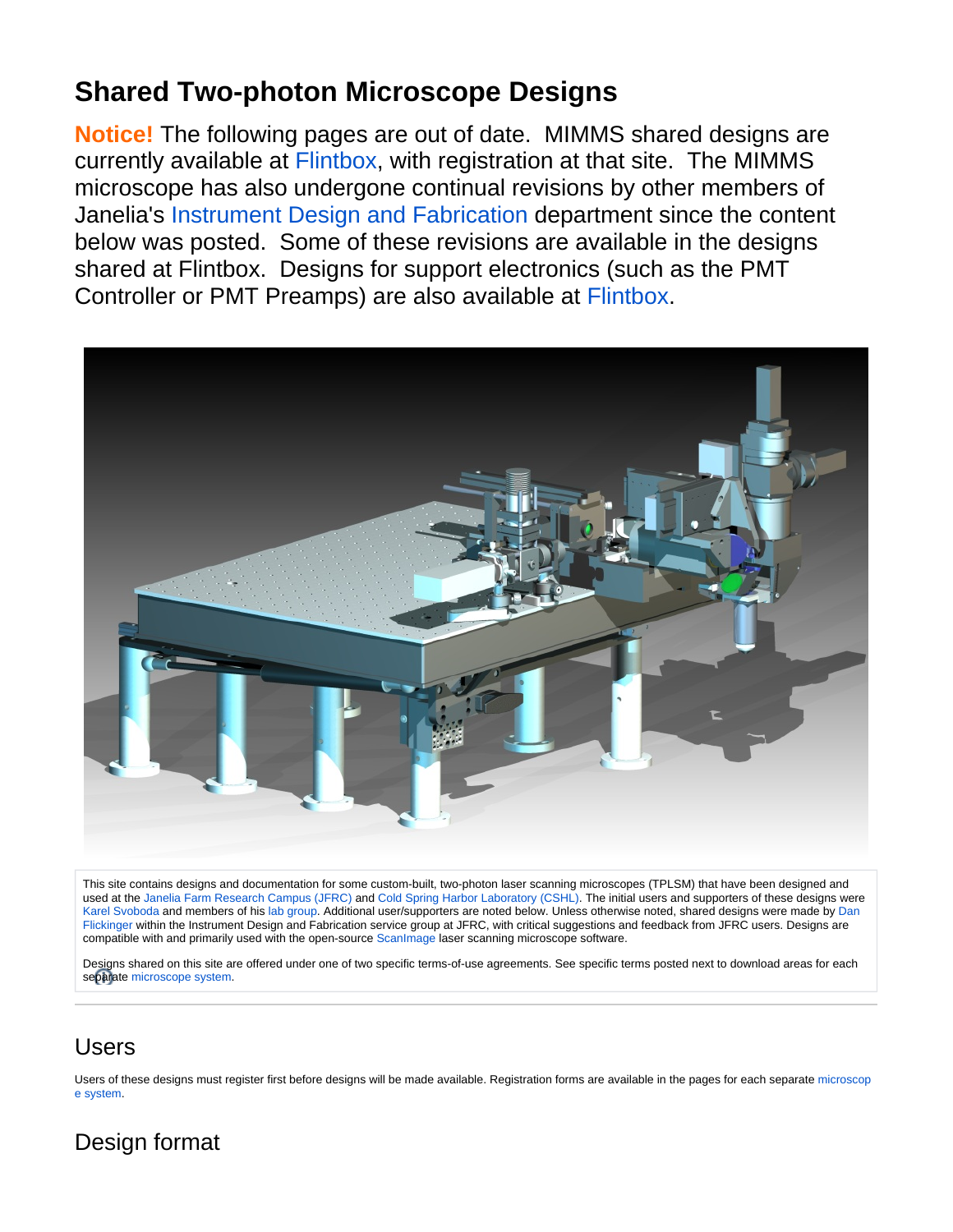## Parts list

Parts lists in MS Excel format are available.

### Mechanical designs

Mechanical designs of individual parts designed at JFRC and CSHL are available as PDF files of production drawings, suitable for sending to most machine shops. Full 3D assemblies of parts are available as Design Web Format (DWF) files, which can be viewed using the free [Autodesk Design Review](http://www.autodesk.com/designreview) software. The DWF assembly files contain all parts in the main assemblies, including commercial-off-the-shelf (COTS) items, and contains basic information about each part (including part number, and vendor and estimated price for COTS items). Autodesk Design Review supports taking [measureme](http://usa.autodesk.com/adsk/servlet/pc/index?siteID=123112&id=8411823#channels_Measure) [nts](http://usa.autodesk.com/adsk/servlet/pc/index?siteID=123112&id=8411823#channels_Measure) on any parts in the assembly.

## Electrical designs

A few custom-made electrical components are used with these designs at [JFRC.](http://www.hhmi.org/janelia/) Schematic and/or PDF Gerber files are available so that these may be reproduced.

## Optical designs

Optical designs (placement and separation of lenses, mirrors, filters, etc.) will be present in the mechanical assembly files to an accuracy sufficient for microscope assembly. Detailed optical designs of COTS and custom-ordered compound lenses are not owned or shared by JFRC. Optical designs in ray-trace modeling programs [OSLO](http://www.lambdares.com/software_products/oslo/) and [TracePro](http://www.lambdares.com/software_products/tracepro/) may be available upon request.

## **Software**

All designs have been used exclusively with the open-source [ScanImage](https://wiki.janelia.org/wiki/pages/viewpage.action?pageId=4130574) laser scanning microscope software.

# Design "philosophy"

The microscope systems with shared designs on these pages are not turn-key systems. The designs were not necessarily created to maximize ease of assembly, and ease of use once assembled will usually not match that of turn-key systems.

Designs were usually created with the intent to make future customization, modifications, and experimentation relatively easy. Assemblies are generally open, and will often contain more degrees of freedom than would be expected with a monolithic, turn-key system, to allow the system to work with many different key components (lenses, scan systems, etc). Use of well-stocked, commercially available parts is made were possible. However, useless degrees of freedom which would result from exclusively COTS (e.g. Thorlabs) construction, and would require unnecessarily difficult assembly procedures, were usually eliminated through the use of custom parts.

#### Experience required

Considerable effort and some skill will be required to successfully assemble these microscopes. Exhaustive documentation, necessary for a novice in custom mechanical construction and laser optics setup/alignment, do not exist. Experience in laser optics and alignment, and detailed knowledge of physical principle of TPLSM will be necessary. Laser safety

**Designs were not created to comply with any laser safely guidelines. Users are responsible for ensuring that they and others will not be exposed to Comply with any laser safely guidelines. Users are responsible for ensuri** dangerous laser radiation. Uncontrolled laser beams will be produced by these open-architecture microscope systems unless care is taken to block them!

## <span id="page-1-0"></span>Microscope systems